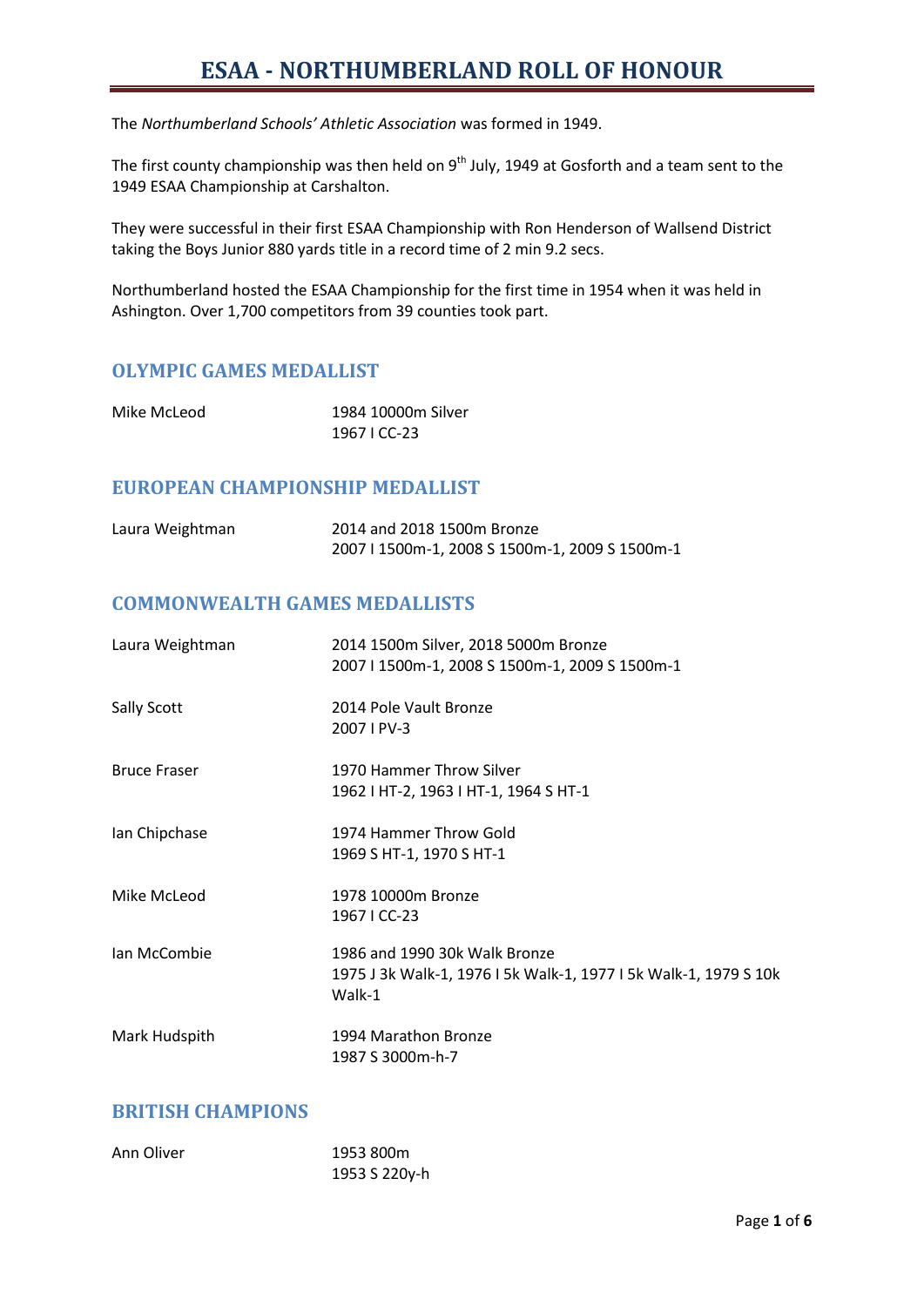| Shirley Webb      | 2005 Hammer Throw<br>2000 I HT-2                                                                                                    |
|-------------------|-------------------------------------------------------------------------------------------------------------------------------------|
| Sonia Thomas      | 2011 10000m<br>1995 I CC-2                                                                                                          |
| Laura Weightman   | 2012, 2014, 2017-2018 1500m<br>2007   1500m-1, 2008 S 1500m-1, 2009 S 1500m-1                                                       |
| Sarah McDonald    | 2019 1500m<br>2011 S 800m-h-4                                                                                                       |
| Ian McCombie      | 1984 10k Walk, 1985 3k Walk, 1986-1988, 1991 10k Walk<br>1975 J 3k Walk-1. 1976 I 5k Walk-1, 1977 I 5k Walk-1, 1979 S 10k<br>Walk-1 |
| Nick McCormick    | 2005 1500m<br>1998   800m-3, 2000 S 1500m-3                                                                                         |
| Niall S. Flannery | 2014 and 2015 400m Hurdles<br>2007   400mH-1, 2008 S 400mH-1, 2009 S 400mH-1                                                        |

*Notes regarding the athlete details shown above :*

An entry for each athlete consists of the first line detailing their Major Championship medal win or their British Championship title win. Second (and subsequent) lines show their ESAA championship performances in the abbreviated format – *yyyy a eeee p* where :

*yyyy* Championship Year *a* Age Group (I – Intermediate, J – Junior, S – Senior, pre-1948 the age groups were Under-16 (U16) and Under- 14 (U14)) *eeee* Event

*p* Place achieved (note an 'h-' indicates the performance was in a heat and 'r-' indicates it was in a preliminary round)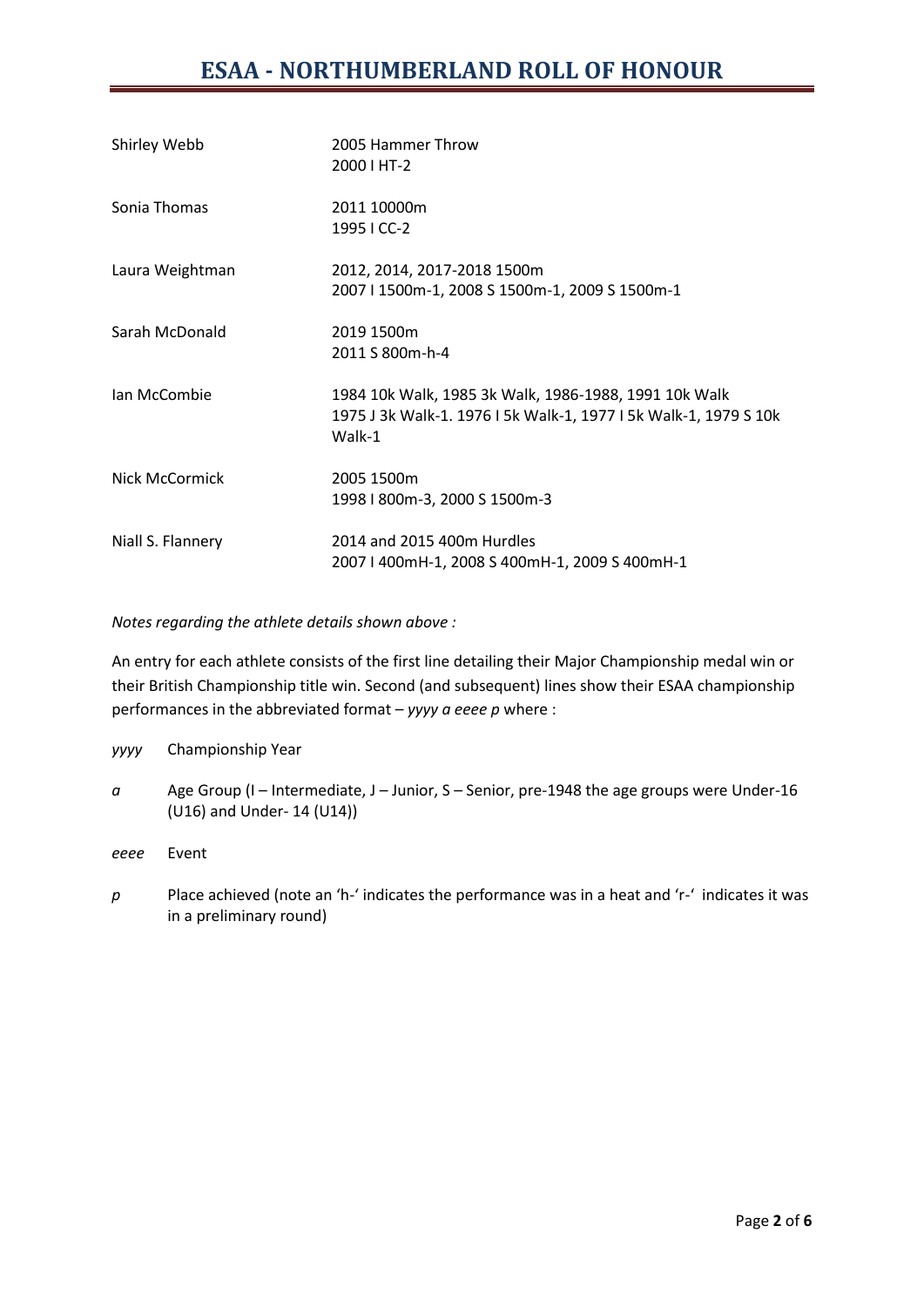### **ESAA GIRLS CHAMPIONS**

| 1951 | ı | JT        | <b>Jean Elliott</b> |
|------|---|-----------|---------------------|
| 1952 | S | JT        | Jean Elliott        |
| 1952 | S | IJ        | Sheila Batey        |
| 1953 | S | JT        | Jean Elliott        |
| 1957 | J | DT        | Brenda Reeve        |
| 1968 | S | DT        | Lesley Elliott      |
| 1974 | J | IJ        | Linda Pears         |
| 1983 | J | CC        | Lisa Reilly         |
| 1983 | J | HJ        | Emma Baker          |
| 1990 | J | CC        | Angie Foster        |
| 1992 | J | 1500m     | Caroline Wood       |
| 1993 | J | CC        | Justina Heslop      |
| 1993 | J | 75mH      | Kate Forsyth        |
| 1995 | J | CC        | Nicola Coates       |
| 1995 | ı | 3000m     | Kate Grimshaw       |
| 1996 | J | <b>CC</b> | Carley Wilson       |
| 1997 | J | 800m      | Claire Taylor       |
| 1997 | I | HJ        | Emily Jackson       |
| 2007 | J | 75mH      | Rebecca Liddell     |
| 2007 | I | 1500m     | Laura Weightman     |
| 2008 | S | 100mH     | Lauren Dewdney      |
| 2008 | S | 1500m     | Laura Weightman     |
| 2009 | S | 1500m     | Laura Weightman     |
| 2011 | J | 4x100m    | Northumberland      |
| 2019 | ı | 100m      | Joy Eze             |
|      |   |           |                     |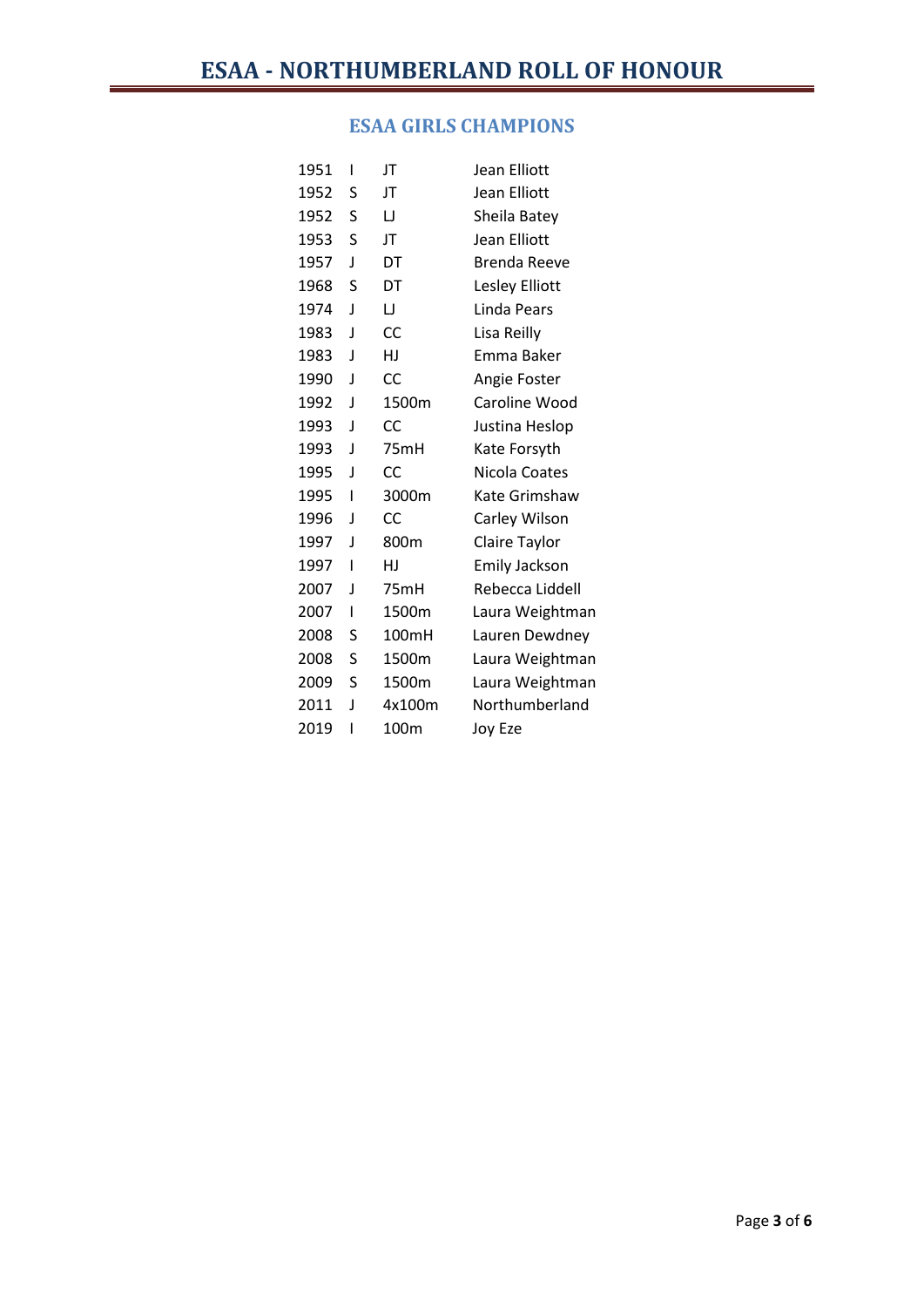## **ESAA BOYS CHAMPIONS**

| 1949 | J            | 880y       | Ron Henderson              | 1978 | S            | 400m      | <b>William Armstrong</b>  |
|------|--------------|------------|----------------------------|------|--------------|-----------|---------------------------|
| 1950 | S            | 100y       | Alan Lillington            | 1979 | S            | 10k Walk  | Ian McCombie              |
| 1950 | S            | 4x110y     | Northumberland             | 1983 | J            | 800m      | <b>Terry West</b>         |
| 1952 | J            | 4x110y     | Northumberland             | 1983 | L            | 800m      | Albert James              |
| 1963 | $\mathbf{I}$ | 4x110y     | Northumberland             | 1984 | S            | 3000m     | David Miles               |
| 1963 | $\mathsf{I}$ | HT         | <b>Bruce Fraser</b>        | 1985 | S            | <b>CC</b> | Sean Cundy                |
| 1964 | J            | HT         | Paul Dickenson             | 1988 | S            | 800m      | <b>Terry West</b>         |
| 1964 | T            | 880y       | Robert Littlefield         | 1990 | J            | PV        | Chris Eyre                |
| 1964 | $\mathsf{I}$ | HT         | <b>Christopher Davison</b> | 1991 | S            | <b>CC</b> | Ceri Rees                 |
| 1964 | S            | HT         | <b>Bruce Fraser</b>        | 1992 | S            | 110mH     | Kevin Lumsdon             |
| 1965 | J            | 880y       | Nick Brown                 | 1993 | J            | <b>CC</b> | John Pattison             |
| 1965 | $\mathsf{I}$ | HT         | Paul Dickenson             | 1993 | S            | 110mH     | Kevin Lumsdon             |
| 1965 | S            | HJ         | Michael Evans              | 1994 | $\mathsf{I}$ | <b>CC</b> | Robert Brown              |
| 1966 | J            | HT         | David Rogers               | 1994 | S            | 110mH     | <b>Simon McAree</b>       |
| 1966 | J            | <b>SP</b>  | Malcolm Scott              | 1995 | L            | 100mH     | <b>Ben Warmington</b>     |
| 1966 | I.           | 880y       | David Wright               | 1995 | S            | 2000mST   | Mark McGarry              |
| 1966 | $\mathsf{I}$ | HT         | Paul Dickenson             | 1997 | J            | 800m      | Ketan Desai               |
| 1966 | S            | HT         | <b>Christopher Davison</b> | 1998 | S            | 110mH     | Liam Collins              |
| 1967 | S            | 1M         | David Wright               | 1999 | J            | 200m      | David Riley               |
| 1967 | S            | HT         | Paul Dickenson             | 2000 | L            | 100mH     | Peter Middleton           |
| 1968 | J            | HT         | <b>Robert Rutherford</b>   | 2004 | S            | <b>CC</b> | Kirk Wilson               |
| 1968 | $\mathsf{I}$ | HT         | David Rogers               | 2005 | S            | 800m      | Kieran Flannery           |
| 1968 | S            | HT         | Paul Dickenson             | 2007 | I            | <b>CC</b> | Ross Murray               |
| 1969 | $\mathsf{I}$ | <b>SP</b>  | <b>William Curley</b>      | 2007 | I            | 1500m     | Ross Murray               |
| 1969 | S            | HT         | Ian Chipchase              | 2007 | I            | 400mH     | Niall S Flannery          |
| 1970 | S            | HT         | Ian Chipchase              | 2008 | I            | PV        | <b>Tim Parkin</b>         |
| 1972 | $\mathbf{I}$ | HT         | <b>Phil Scott</b>          | 2008 | S            | 400mH     | Niall S Flannery          |
| 1973 | J            | HT         | Stephen Watson             | 2009 | S            | 400mH     | <b>Niall S Flannery</b>   |
| 1974 | J            | TJ         | <b>William Armstrong</b>   | 2010 | J            | IJ        | Michael McArdle           |
| 1975 | J            | 3k Walk    | Ian McCombie               | 2014 | J            | 1500m     | Max Pearson               |
| 1975 | T            | НT         | Stephen Watson             | 2014 | I            | 400mH     | Reuben Cole               |
| 1976 | J            | ${\sf HJ}$ | M. Lisle                   | 2015 | T            | 100mH     | Jason Nicholson           |
| 1976 | I            | 5k Walk    | Ian McCombie               | 2018 | T            | 3000m     | Sam Charlton              |
| 1976 | S            | HT         | Stephen Watson             | 2019 | J            | 1500m     | Joshua Blevins            |
| 1977 | L            | 5k Walk    | Ian McCombie               | 2019 | T            | DT        | James Wordsworth          |
| 1977 | S            | HT         | Stephen Watson             | 2019 | S            | CC        | Sam Charlton              |
| 1978 | J            | IJ         | David Conway               | 2019 | S            | 400m      | <b>Matthew Waterfield</b> |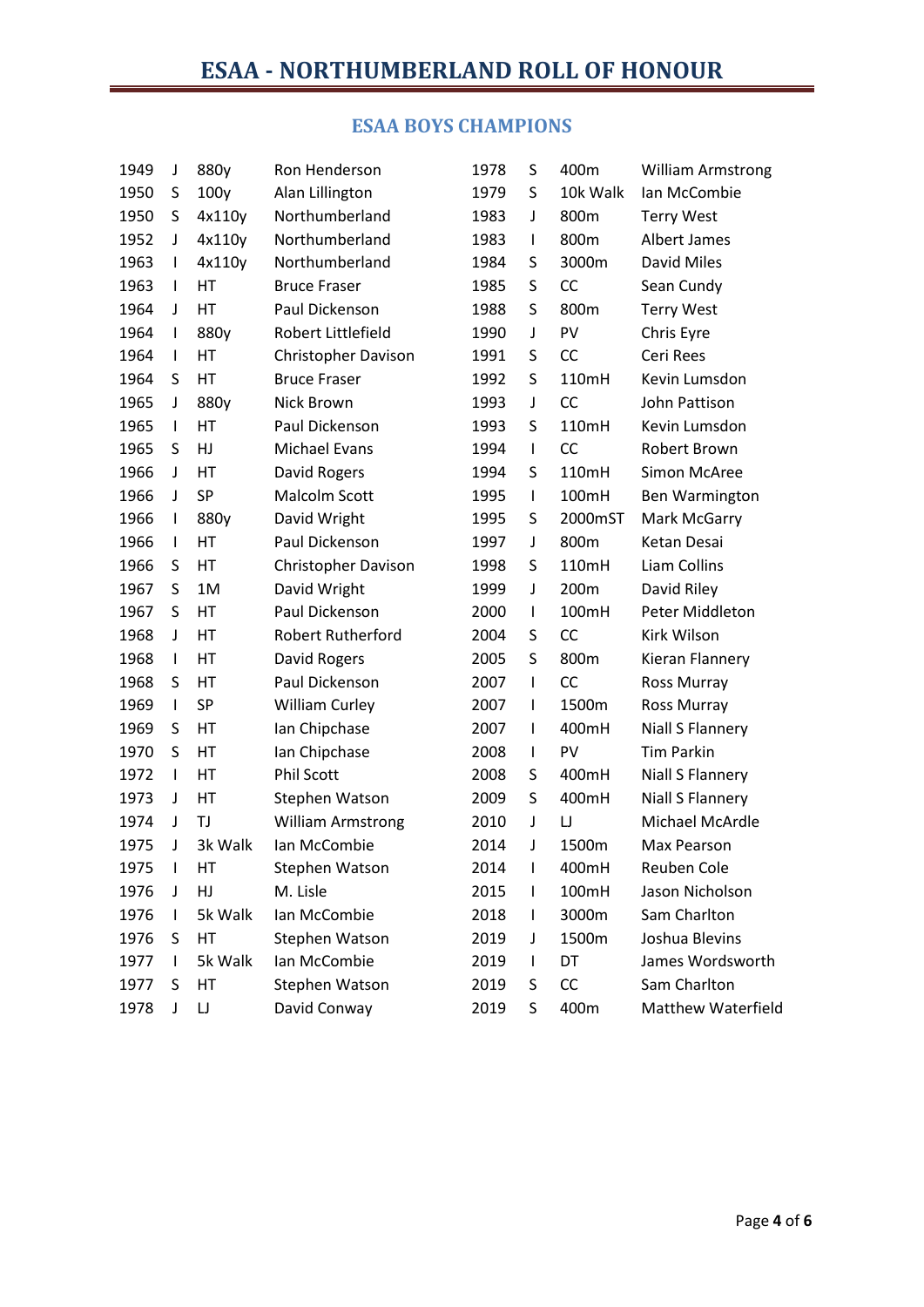### **SCHOOLS INTERNATIONAL ATHLETICS BOARD (SIAB)**

The SIAB hold 3 annual international meetings for school athletes from England, Ireland, Scotland and Wales. These are *Cross Country*, *Track and Field* and *Indoor Pentathlon Internationals*. A fourth championship, an *Indoor Track and Field International* meeting, was also held from 1990 to 2000.

#### **SIAB GIRLS WINNERS**

| 1983 |     | CC               | Lisa Reilly    | 1995 | 3000m            | Kate Grimshaw   |
|------|-----|------------------|----------------|------|------------------|-----------------|
| 1990 |     | 800 <sub>m</sub> | Emma Brady     | 1995 | CC.              | Carley Wilson   |
| 1990 |     | CC.              | Angela Foster  | 1996 | CC.              | Nicola Coates   |
| 1992 |     | CC               | Angela Foster  | 2007 | 1500m            | Laura Weightman |
| 1993 |     | CC               | Justina Heslop | 2019 | 100 <sub>m</sub> | Joy Eze         |
| 1994 | U16 | i60mH            | Kate Forsyth   |      |                  |                 |

#### **SIAB BOYS WINNERS**

| 1963 | S | TJ | Malcolm McDonald         | 1986 |     | CC    | Ceri Madoc Rees       |
|------|---|----|--------------------------|------|-----|-------|-----------------------|
| 1964 | S | НT | <b>Bruce Fraser</b>      | 1987 |     | 100mH | <b>Richard Hunter</b> |
| 1966 | S | НT | Christopher Davison      | 1994 |     | CC.   | Robert Brown          |
| 1967 | S | НT | Paul Dickenson           | 1998 | U16 | i800m | Ketan Desai           |
| 1968 | S | НT | Paul Dickenson           | 2000 | U16 | i200m | David Riley           |
| 1969 | S | НT | Ian Chipchase            | 2008 |     | PV    | <b>Tim Parkin</b>     |
| 1970 | S | HТ | Ian Chipchase            | 2015 |     | 100mH | Jason Nicholson       |
| 1975 |   | HТ | Stephen Watson           | 2018 |     | 3000m | Sam Charlton          |
| 1975 |   | TJ | <b>William Armstrong</b> | 2019 |     | DT    | James Wordsworth      |
|      |   |    |                          |      |     |       |                       |

SIAB winning performances are shown in the abbreviated format – *yyyy a eeee* where :

*yyyy* Championship Year

- *a* Age Group (I Intermediate, J Junior, S Senior, Under-16 (U16), Over-16 (O16) and Under-18 (U18))
- *eeee* Event (preceded by an 'i' indicates at a SIAB indoor meeting)